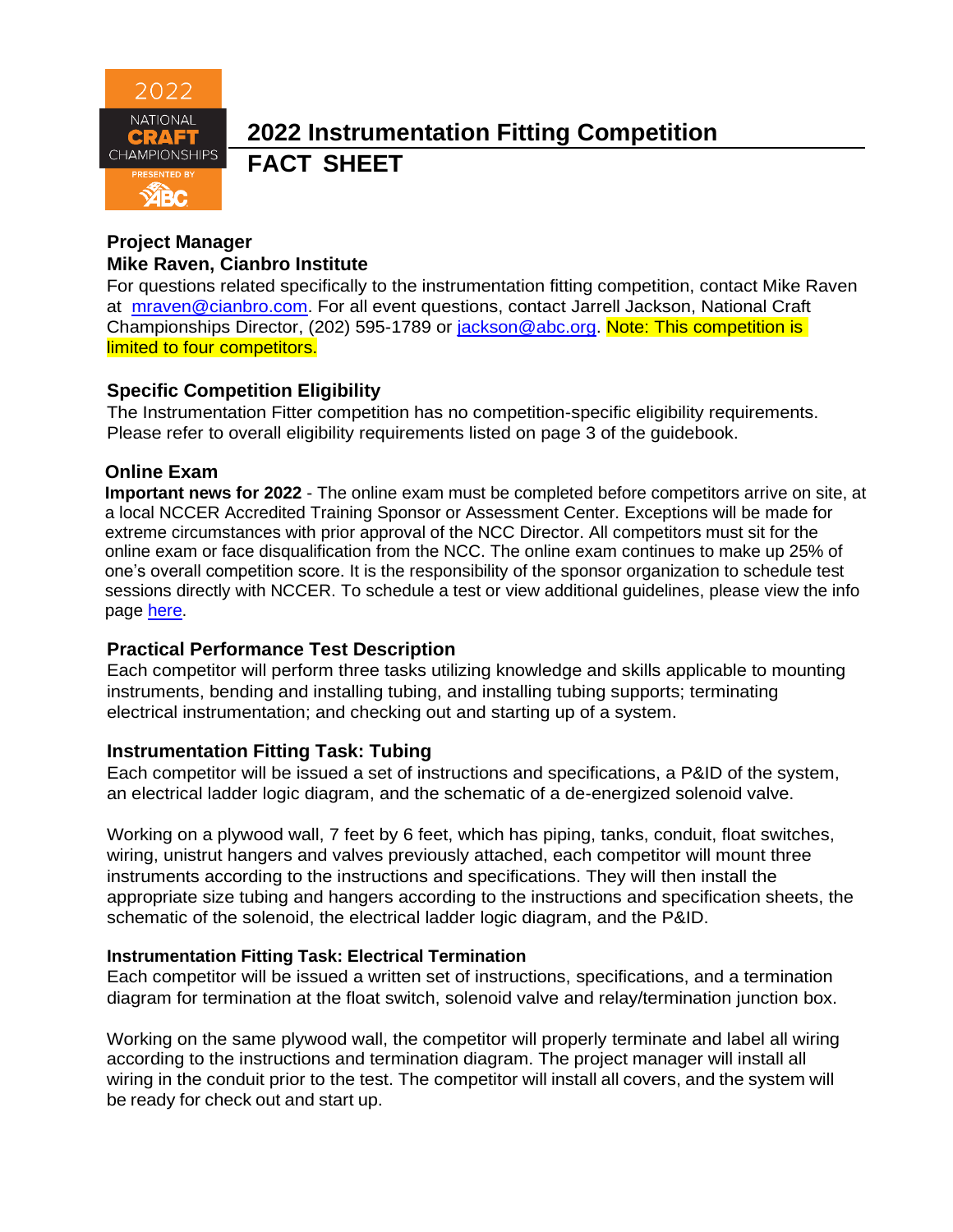## **Instrumentation Fitting Task: Check Out and Start Up**

Upon completion of the above tasks, each competitor will notify the project manager that they are ready for check out and start up. They will be instructed by the project manager to follow the written instructions provided in their package after the electrical judge has completed his/her inspection. The instrumentation judges will then perform their inspection. Upon completion of the instrumentation inspection, each competitor will be instructed to start the system for a function test. Once their part of the system has passed the function test, they will have completed the practical performance test.

## **Knowledge and Skills Required**

The knowledge and skills for this competition are based on all levels of the NCCER Instrumentation Fitting curriculum. It is strongly recommended that competitors have a working knowledge equivalent to a third-year apprentice.

## **Tools Required**

Each competitor should bring only the tools listed below to the competition. Tools will be inspected prior to the practical performance test. Points shall be deducted from the competitor's score for not having the required tools. Any additional tools will not be allowed in the competition area. Points will also be deducted from the competitor's score for any tools that are used by the competitor that are not called out in the specific task instructions. If a tool, necessary to complete the practical performance test, is not listed, the National Craft Championships Committee will provide it.

- 
- 3/8" Tubing bender **•** Pencil and paper
- 
- $\frac{1}{4}$ " to at least 15/16" combination
- Speed square or 2' square **•** Level
- Assorted straight and Phillips screw
- Non-programmable scientific calculator
- $\frac{1}{2}$ " Tubing bender Cne 8, 10, or 12" adjustable wrench
	-
- $\frac{1}{4}$ " Tubing bender **•** Terminating screw drivers
	- Tubing cutter and reamer Torpedo
	-
	- Tape measure
- Non-prescription eyewear may only be worn under safety goggles.
- Wire strippers and crimping tool to be supplied by the project manager.
- Contestants may use their own gloves, provided the project manager deems them safe to use.

The following is specifically **NOT PERMITTED:**

• Any instrumentation fitting reference materials

#### **Sample Score Sheet**

The following sample score sheet is provided to give competitors an example of the criteria that may be included in the practical performance test. **However, this score sheet is only a sample and not intended to act as a study guide in preparation or to imply specific criteria that will be judged during the actual practical performance test**